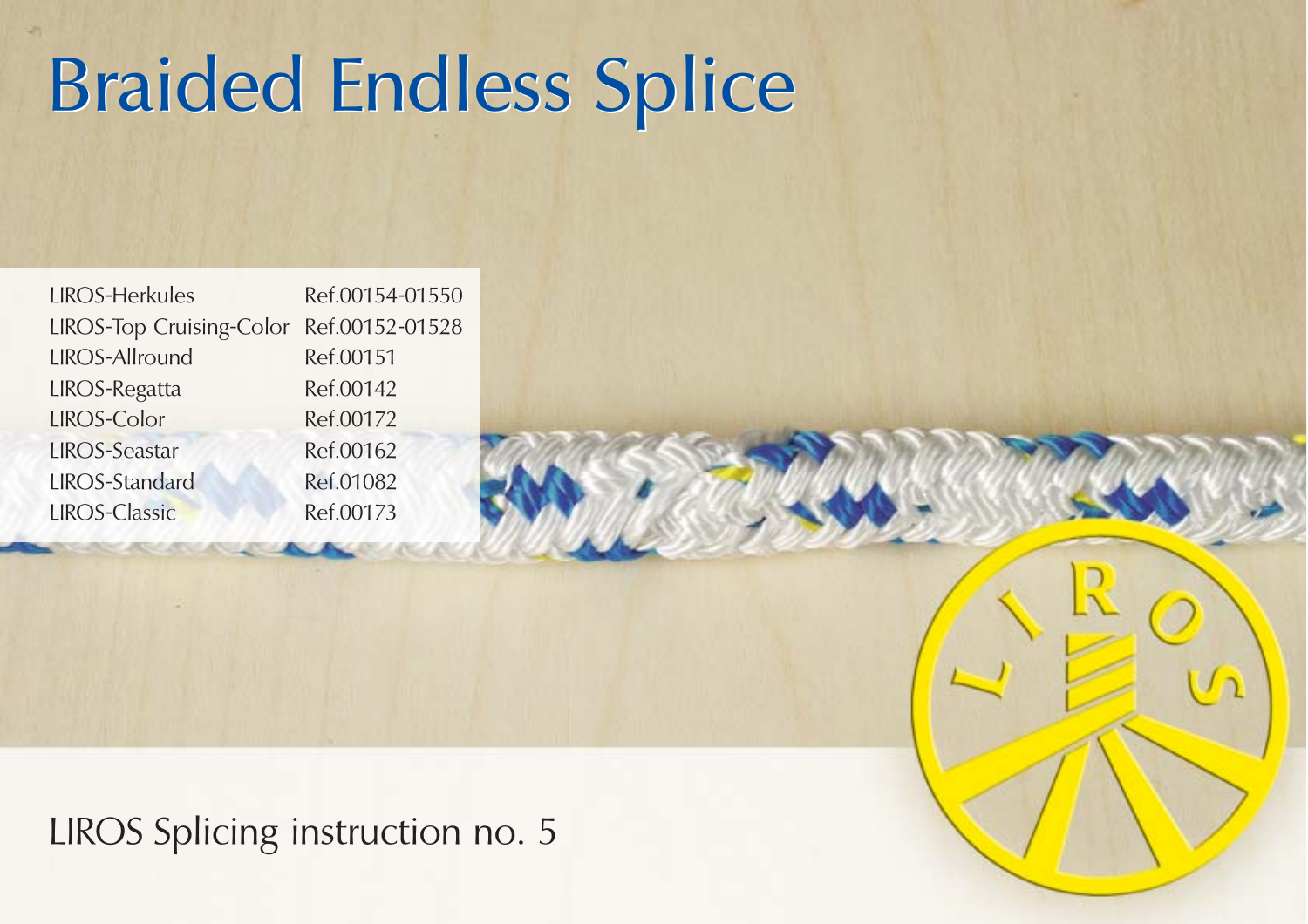

Tools needed for an endless splice.

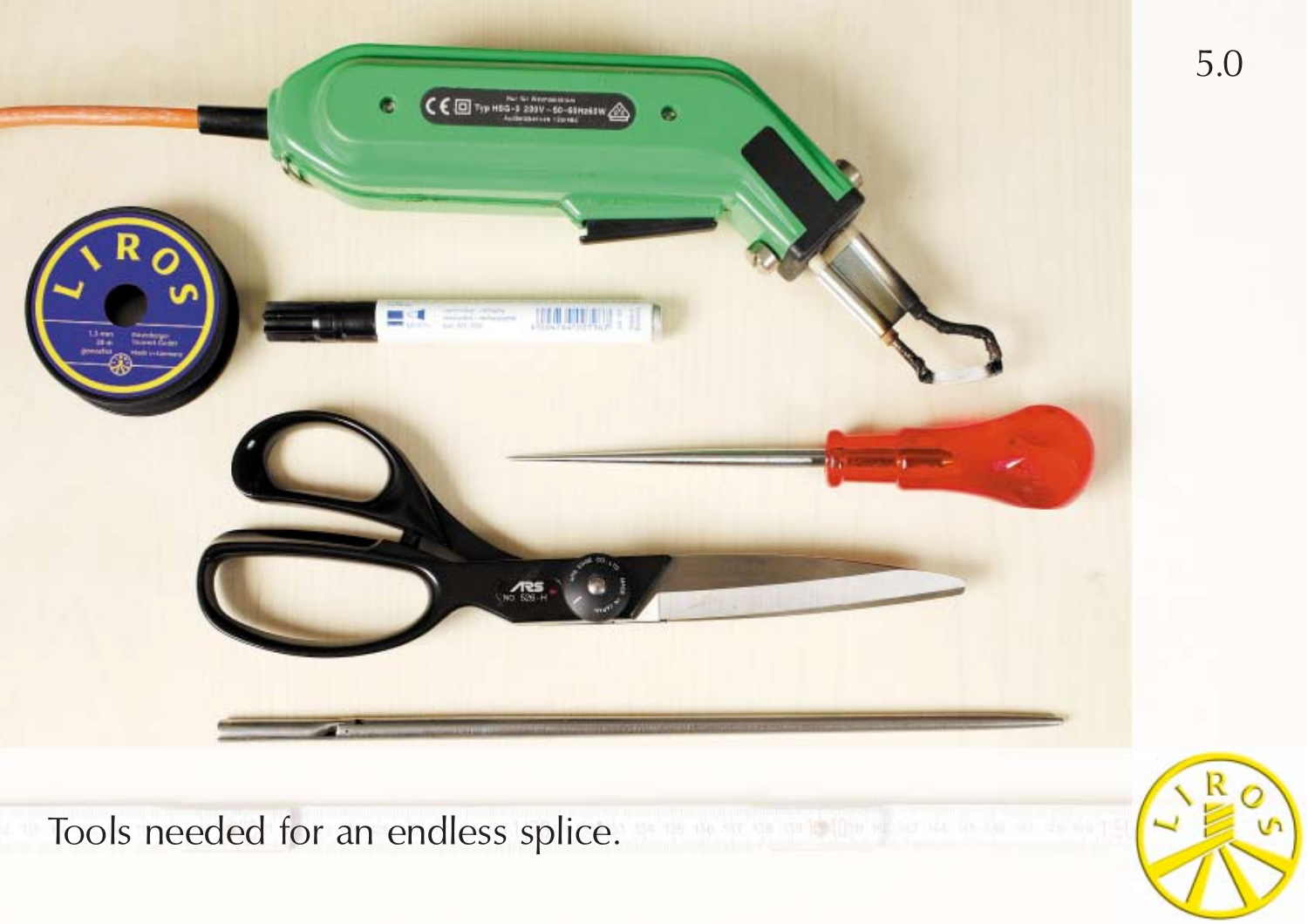

Mark both ends of the rope at a point 15 x 30 cm from each end of the rope to be spliced.

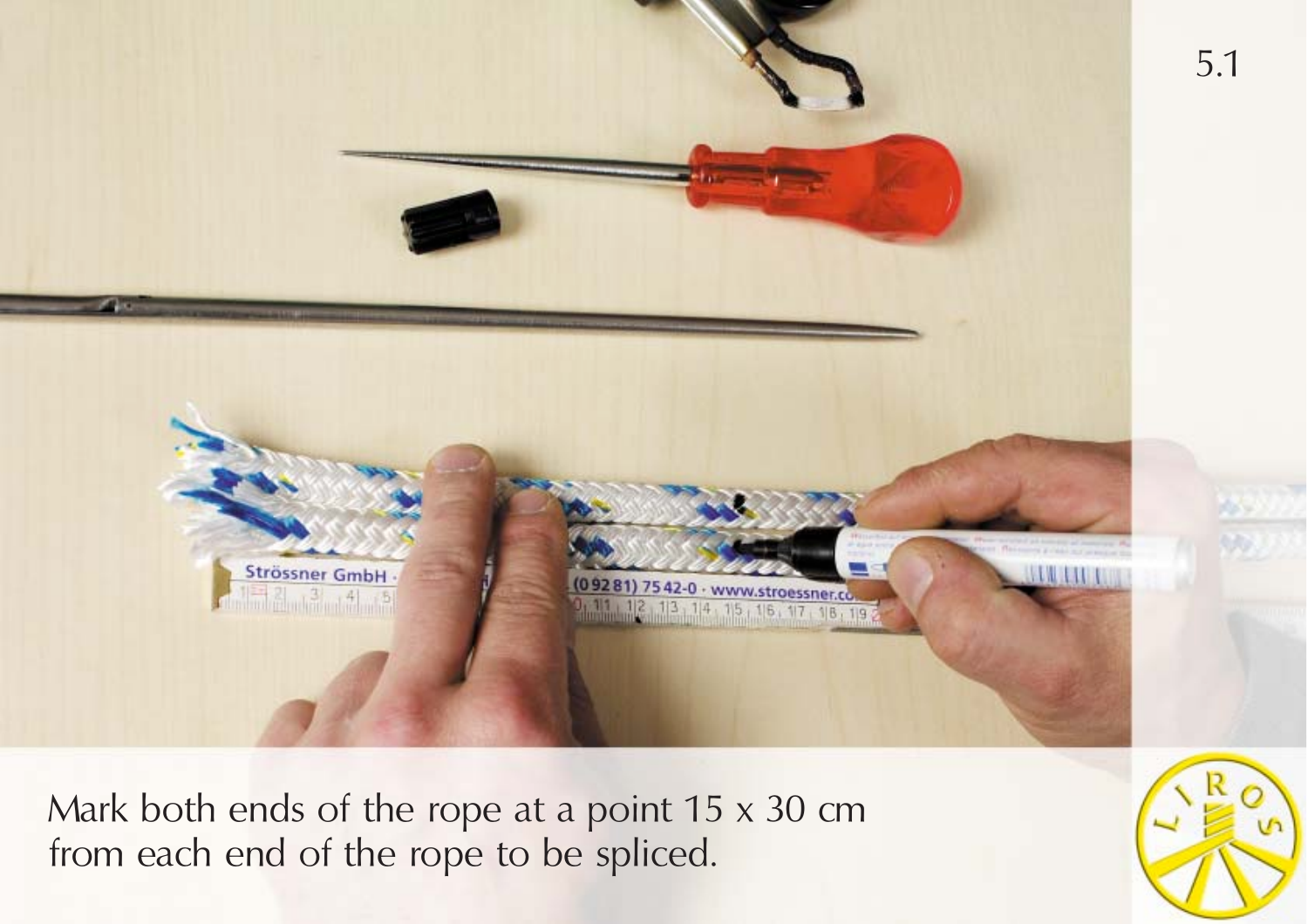

Pull the core out of the cover at the two 30 cm markings.

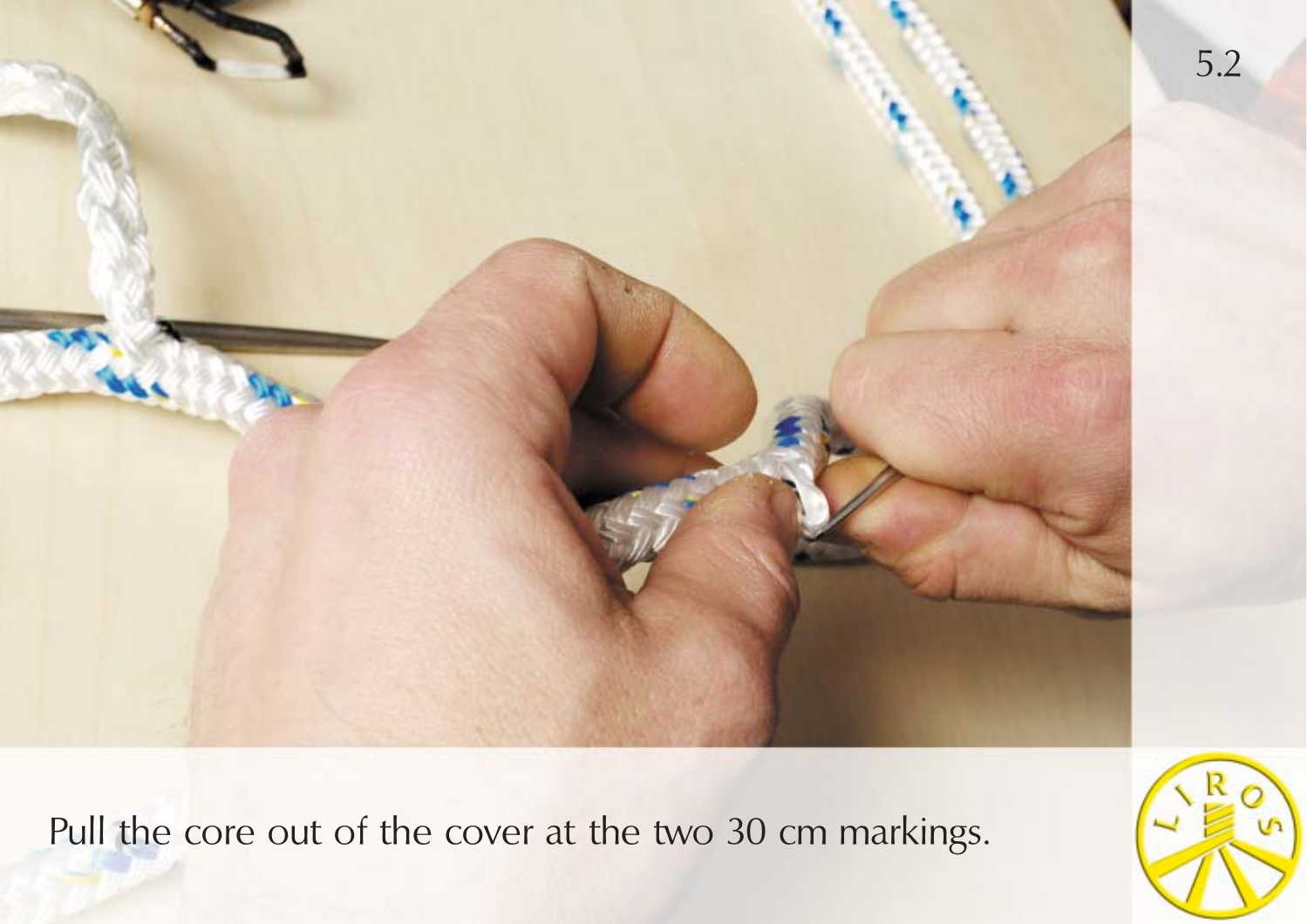

Photo showing the core pulled out.

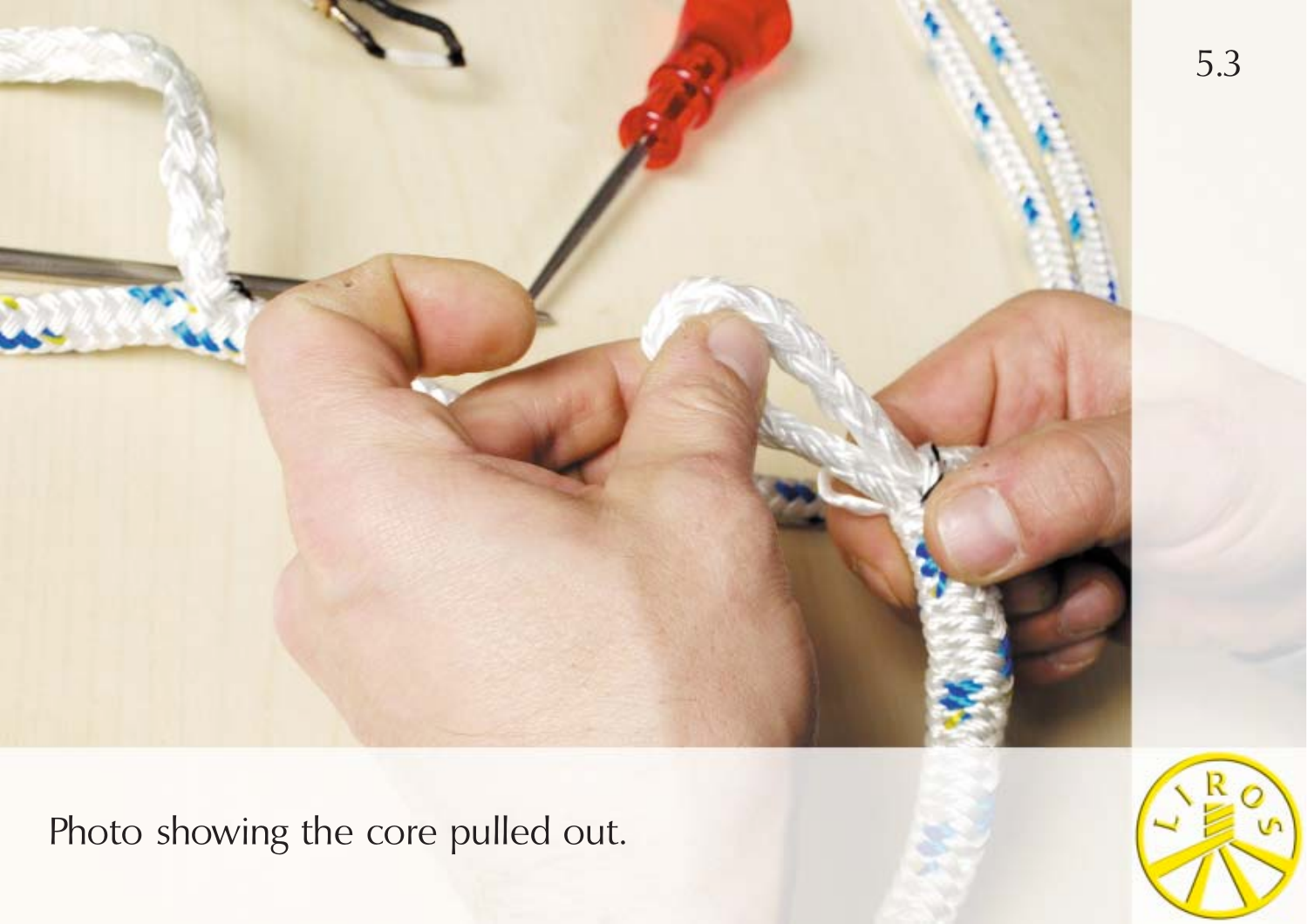

Feed the core into the fid and isert at the 15 cm mark and push it through towards the 30 cm mark where the core comes out. If possible make the exit 20 cm beyond the 30 cm.

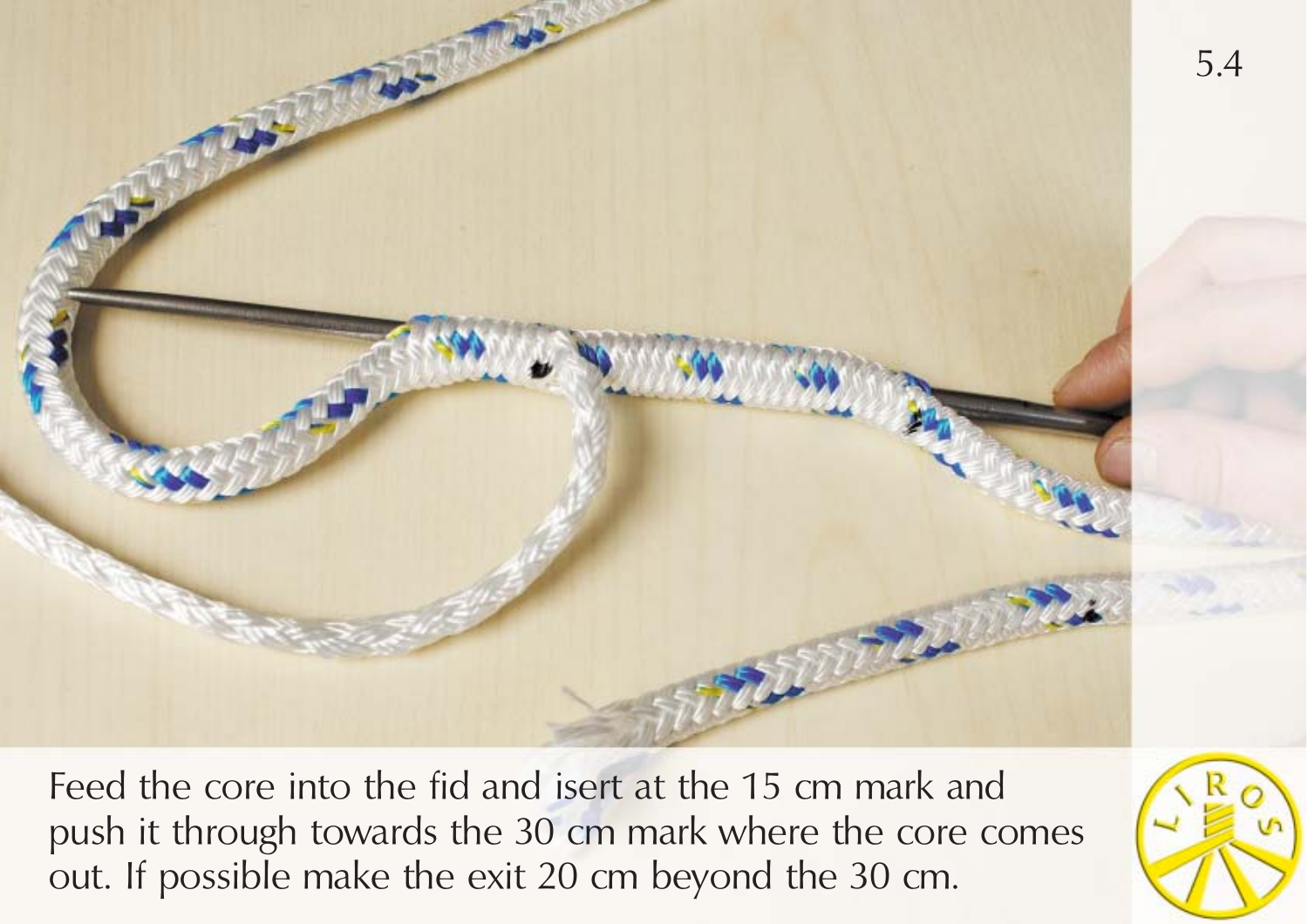

Now insert the other core at the other 15 cm mark and push it through to the 30 cm mark where the core came out. If possible exit 20 cm past the 30 cm mark.

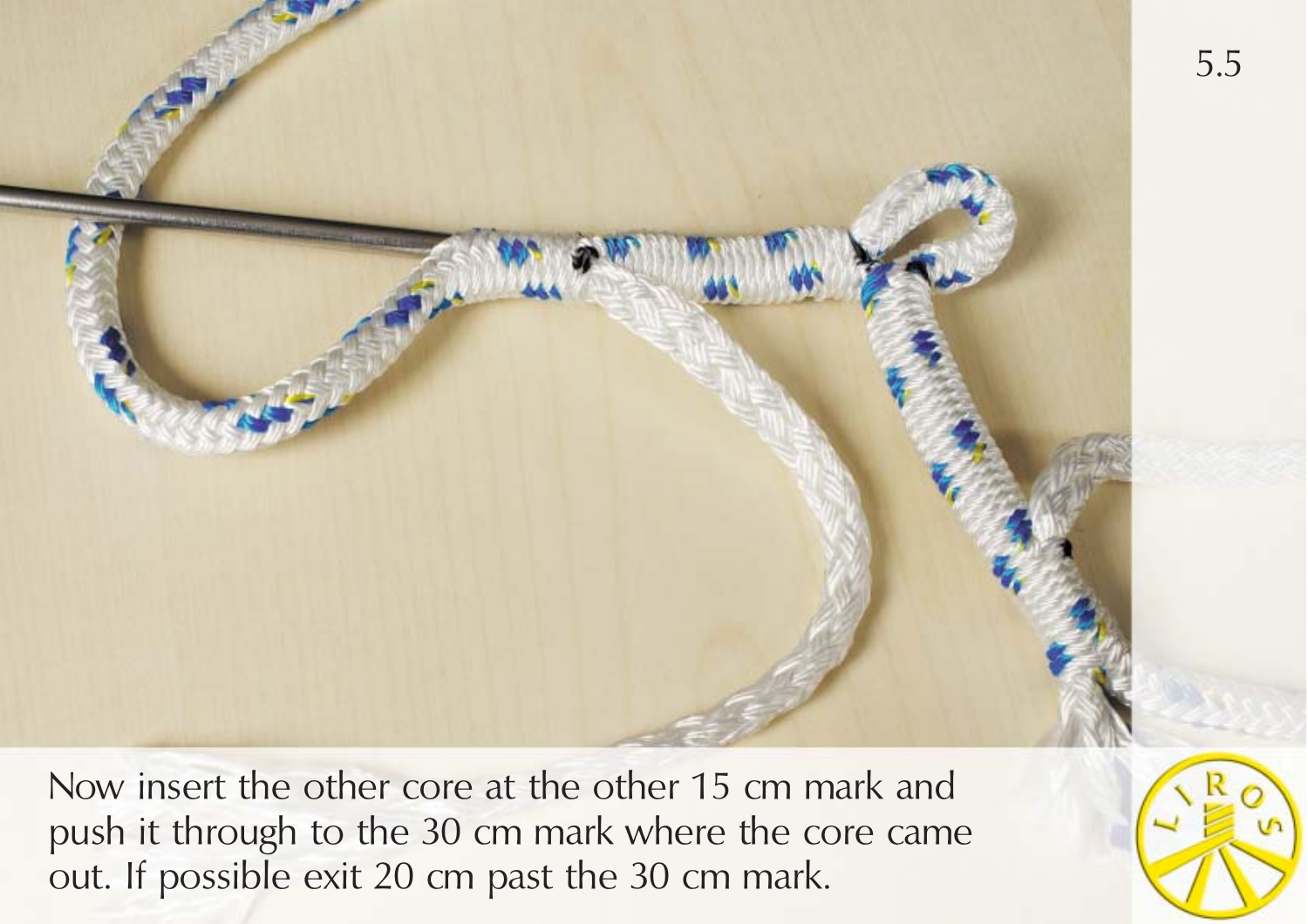

"Milk" the cover down over the core so that the cover on the inside and the other core finish flush with each other.

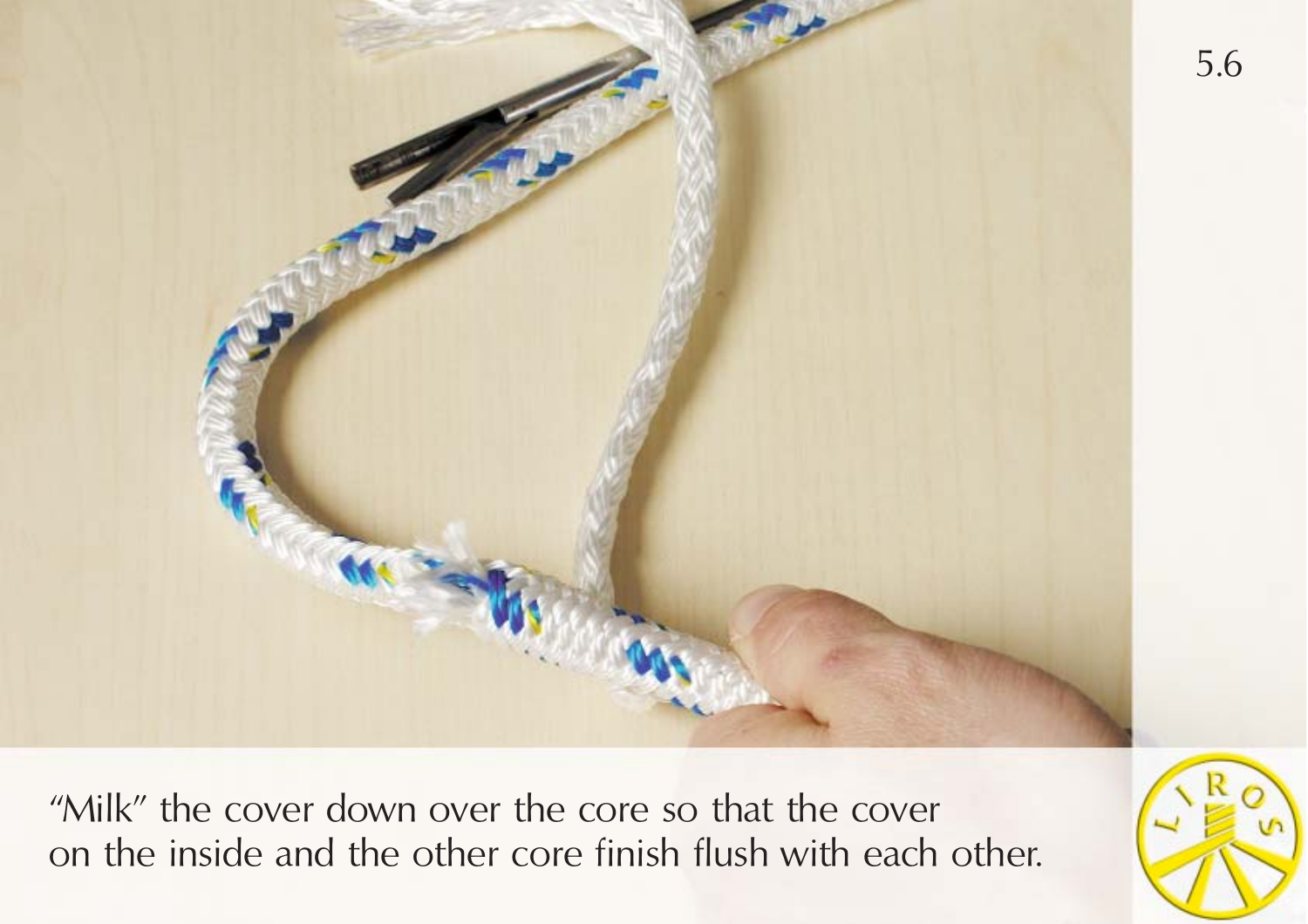

After "milking" the cover down completely cut off the rope ends that are protruding so the ends can be "milked" into the core.

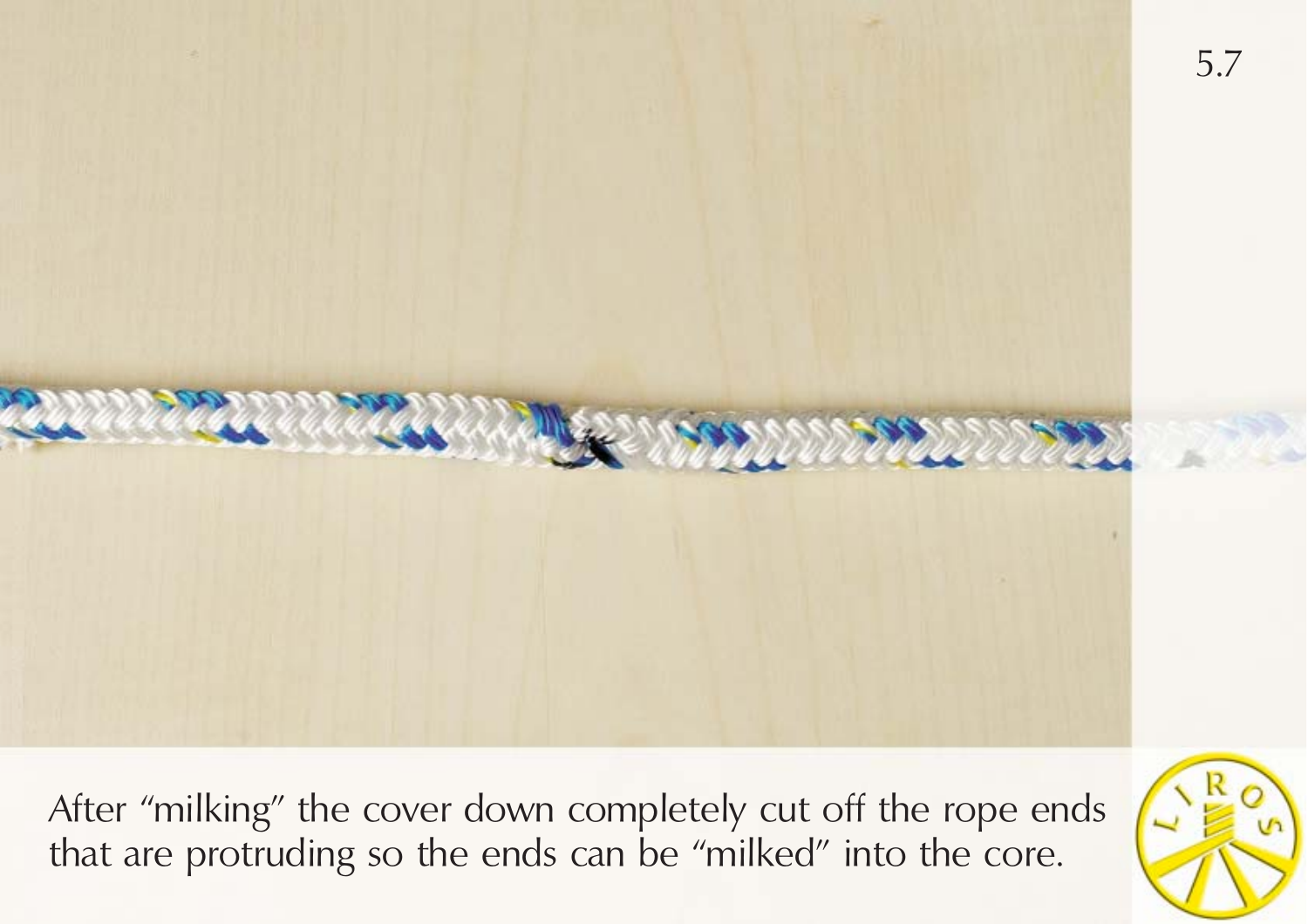

Sew through the splice on sides of the centre several times to prevent any movement of the core.